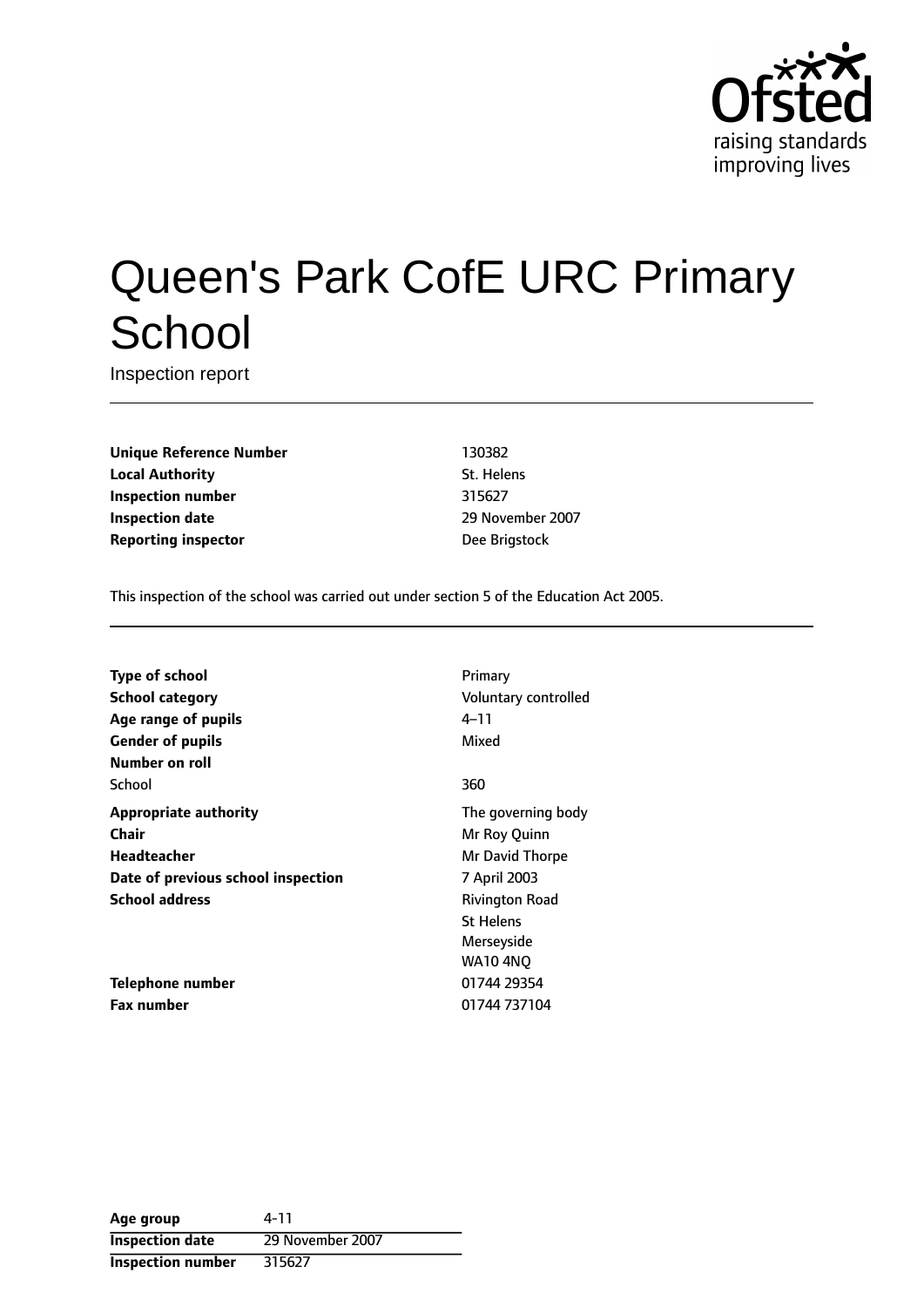.

© Crown copyright 2007

#### Website: www.ofsted.gov.uk

This document may be reproduced in whole or in part for non-commercial educational purposes, provided that the information quoted is reproduced without adaptation and the source and date of publication are stated.

Further copies of this report are obtainable from the school. Under the Education Act 2005, the school must provide a copy of this report free of charge to certain categories of people. A charge not exceeding the full cost of reproduction may be made for any other copies supplied.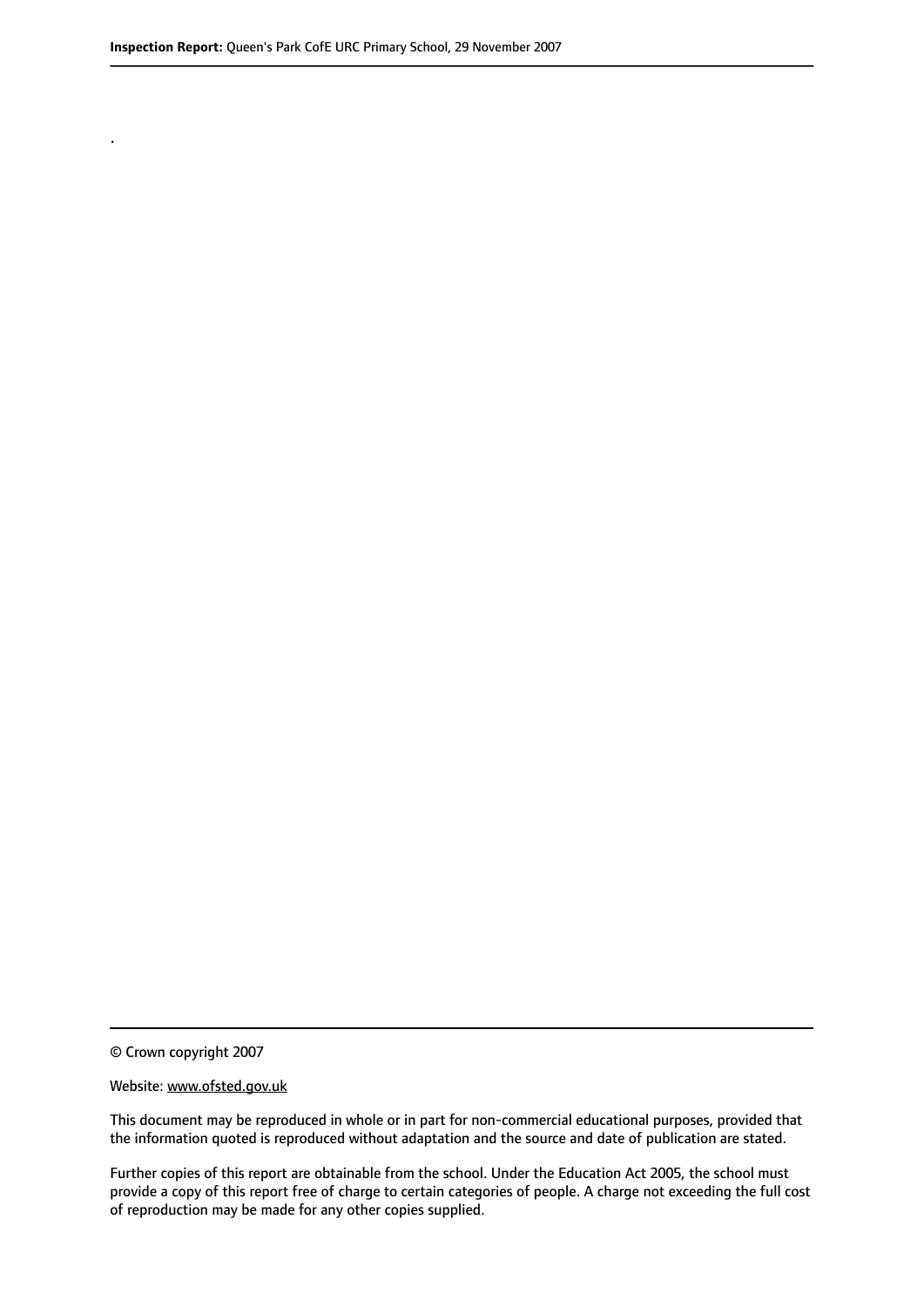# **Introduction**

The inspection was carried out by one Additional Inspector.

The inspector evaluated the overall effectiveness of the school and investigated the following issues in depth: achievement and standards; the progress of pupils with learning difficulties and/or disabilities; pupils' behaviour; and attendance. Evidence was gathered from visiting lessons, discussions with pupils, looking at pupils' work and analysing individual education plans. In addition, the school's tracking system was used to assess pupils' current progress and school documents and parental questionnaires were analysed. Other aspects of the school's work were not investigated in detail but the inspector found no evidence to suggest that the school's own assessments, as given in its self-evaluation, were not justified and these have been included, where appropriate, in this report.

### **Description of the school**

Queen's Park C of E URC Primary School is a large school serving an area of social disadvantage. It came about through the amalgamation of two other schools in 1995. In September 2006 children from another school that closed down started at Queen's Park. The great majority of pupils come from White British backgrounds but a handful of pupils are at an early stage of learning English, their main home languages being Polish and Italian. The proportion of pupils with learning difficulties and/or disabilities is average. There are a few pupils who are looked after by the local authority. The school has gained several awardsincluding the National Healthy Schools' award, Activemark Gold and the Basic Skills Quality Mark.

#### **Key for inspection grades**

| Grade 1 | Outstanding  |
|---------|--------------|
| Grade 2 | Good         |
| Grade 3 | Satisfactory |
| Grade 4 | Inadequate   |
|         |              |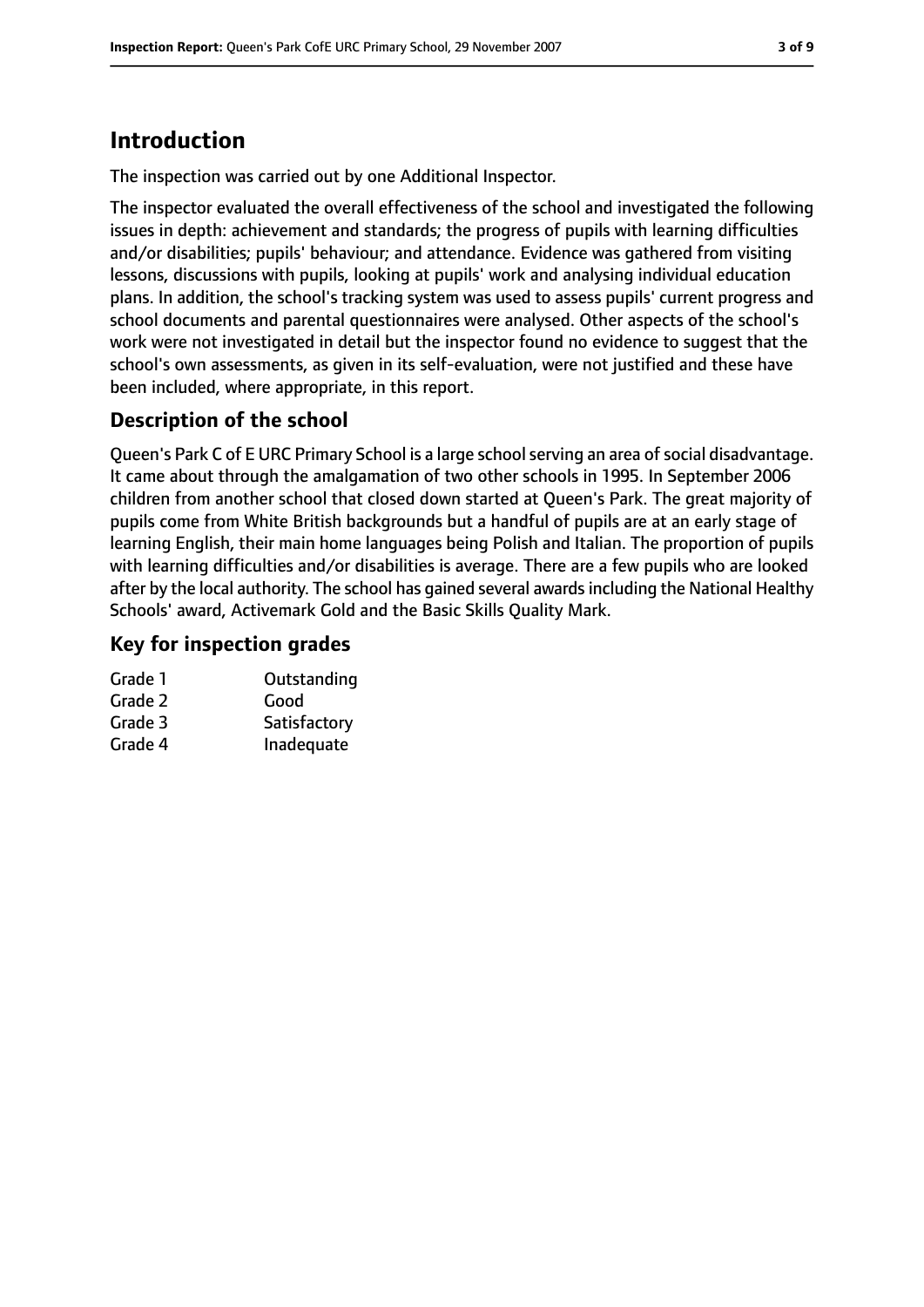### **Overall effectiveness of the school**

#### **Grade: 2**

This is a good school where pupils flourish and become mature, responsible members of the local and wider community. The excellent leadership of the headteacher successfully enthuses staff to develop pupils' full potential within a calm, Christian ethos. Pupils say, 'We work hard, but there's always room for improvement.' Parents are overwhelmingly supportive of the school. One comment, which captures the views of many was, 'Good kids, good teaching staff, good school. What more could a parent ask for?' Regular and effective communication between home and school and appropriate homework involves parents very well in their children's education.

Almost all pupils achieve well throughout the school. They make good progressin the Foundation Stage and Key Stage 1 and outstanding progress in Key Stage 2. Some pupils with learning difficulties and/or disabilities make satisfactory rather than good progress because the targets on their individual education plans are not precise enough for them to achieve and their learning slows. These targets are not reflected well enough in teachers' lesson plans.

Standards by Year 6 are well above average and have been so for several years. Targets for 2008 are higher than in previous years and assessment documentation and pupils' current work clearly show that pupils, particularly the most able, are on track to meet these challenging targets in English, mathematics and science. The outstanding progress in Key Stage 2 is due to some inspirational teaching, particularly in Year 6. Standards by Year 2 are average. This represents good progress in Key Stage 1 because standards on entry to school are well below average for the majority of children.

Pupils are very happy in school and their spiritual, moral, social and cultural development is excellent, enhanced by an interesting, well-planned curriculum and a sense of awe and wonder in lessons, generated by talented teachers. A typical comment made by parents was, 'Children learn true values.' Pupils clearly show respect for each other, their behaviour is excellent and older pupils report that rare instances of bullying are dealt with very effectively. They say that they feel very safe and well cared for. Older pupils also willingly team up with the youngest children as 'buddies' at lunchtime to help care for them. Pupils know how important exercise and sensible eating habits are for them to stay fit and healthy and have plenty of opportunities to take part in an outstanding range of extra-curricular clubs with a sporting theme. The school has excellent links within the local community, particularly with local churches. This good personal development prepares pupils very well for the future. However, the school's attendance figures have been below average for several years. The headteacher, education welfare officer and additional clerical support work hard to encourage pupils to attend but a very few families persist in not sending their children to school regularly enough. Although early in the academic year, the school is on track to meet its agreed attendance target. All safeguarding procedures meet current requirements. Pupils are confident that accidents are dealt with well by staff trained in first aid and that their teachers or the headteacher will listen to their concerns.

The headteacher fully supports teachers in their collaboration with staff from other schools to share good practice and to explore new ways for pupils to learn. In addition, staff share their learning with each other after attending courses. As a result, teachers use each other's flair, gifts of imagination and newly acquired knowledge to plan motivational lessons which accelerate pupils' learning. For example, in Year 2, teachers provide photographs which could illustrate different parts of a story. These provoke discussion between pupils and provide them with a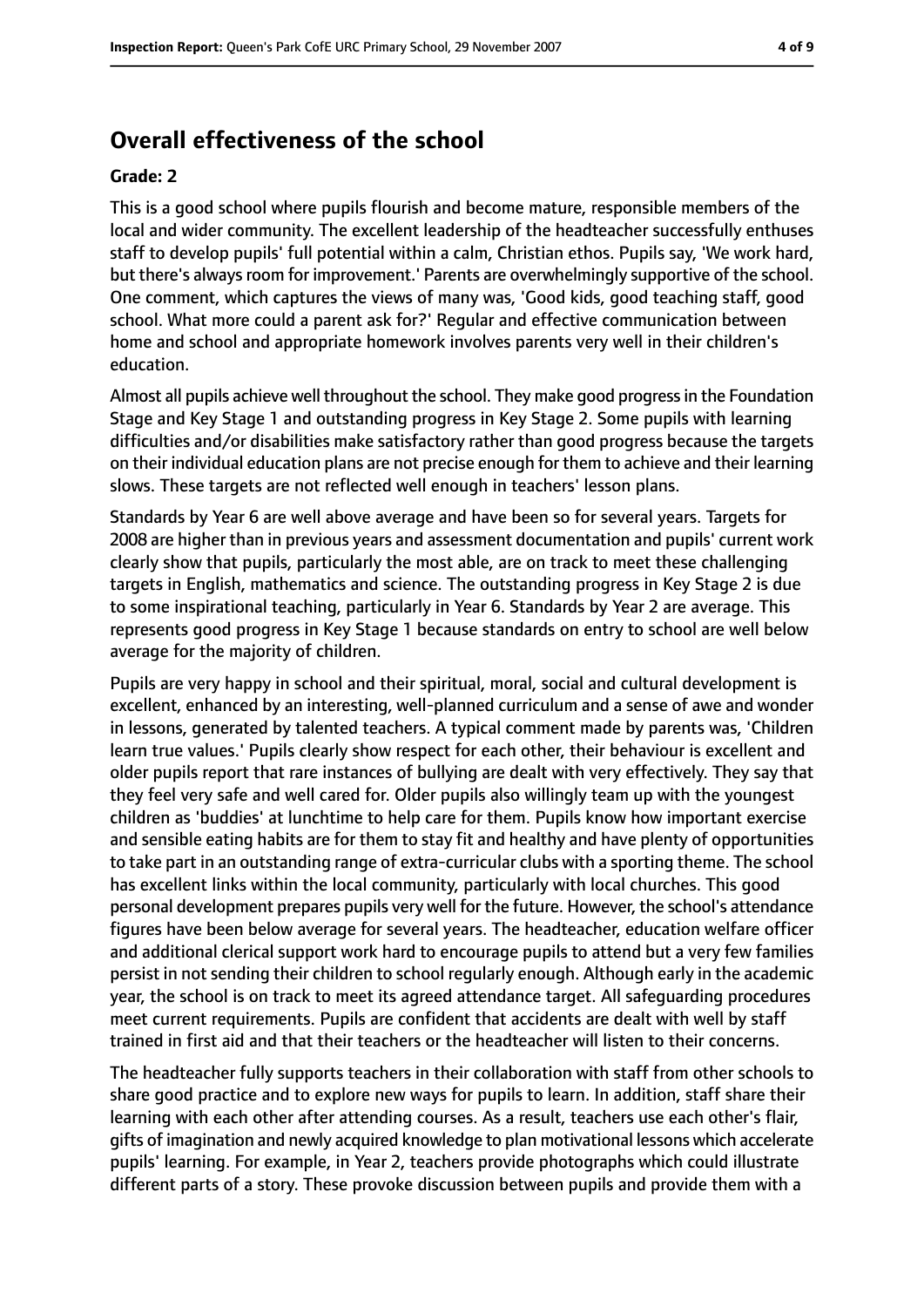framework for their writing. Planned learning activities meet the needs of most pupils very well and all teachers assess pupils' learning accurately when they mark their work. Some teachers' marking clearly points out to pupils what they have to do next to improve further. It is in these classes that the most progress is made. In Years 1 and 2 teachers also mark work carefully, but do not point out how pupils can improve further. This, combined with the lack of precise targets for pupils with learning difficulties and/or disabilities, and teachers' use of them, is why progress in Years 1 and 2 is not as rapid as it is in Years 3 to 6.

The curriculum is varied and interesting and the quality of physical education (PE) is outstanding. Pupils talk excitedly about the trips and visits they make and visitors they have which enhance their learning. For example, they are excited about working with an artist in residence to paint a 'history time tunnel' along a corridor. The curriculum is not modified well enough for pupils with learning difficulties and/or disabilities to make the same good progress as their peers.

Staff, pupils, governors and parents are aware of the headteacher's vision for the school's future. Experienced and knowledgeable governors are well informed about the strengths of the school and how it could improve even further. They take an active role in challenging and supporting the headteacher. Staff professional development is good. Resources, including finances, are carefully managed and the school provides good value for money. There has been good improvement since the last inspection. Taking into account the school's maintenance of well above average standards and leaders' willingness to embrace new ideas, the school's capacity to improve further is also good.

#### **Effectiveness of the Foundation Stage**

#### **Grade: 2**

Children are well provided for in the Reception class. They enter school with skills that are well below those expected for their age, particularly in communication and language, as many of them lack any Nursery school experience. They make good progress because they are excited to learn through stimulating, imaginative themes. These are planned well by the leader of the Foundation Stage in a good partnership with other staff. For example, during the inspection children were entranced by learning in the gloom, lit only by fairy lights, about light and dark. They could barely wait to start their learning activities. By the time they enter Year 1, almost all are working securely within the expectations of the six areas of learning. Their recognition and knowledge of sounds and letters are well above average because of the excellent work they do in learning letter sounds. This learning provides a very solid base on which to build in Key Stage 1.

#### **What the school should do to improve further**

- Ensure that the targets for all pupils with learning difficulties and/or disabilities are precise and measurable.
- Ensure that teachers inform pupils in Key Stage 1 on how they can improve their work further.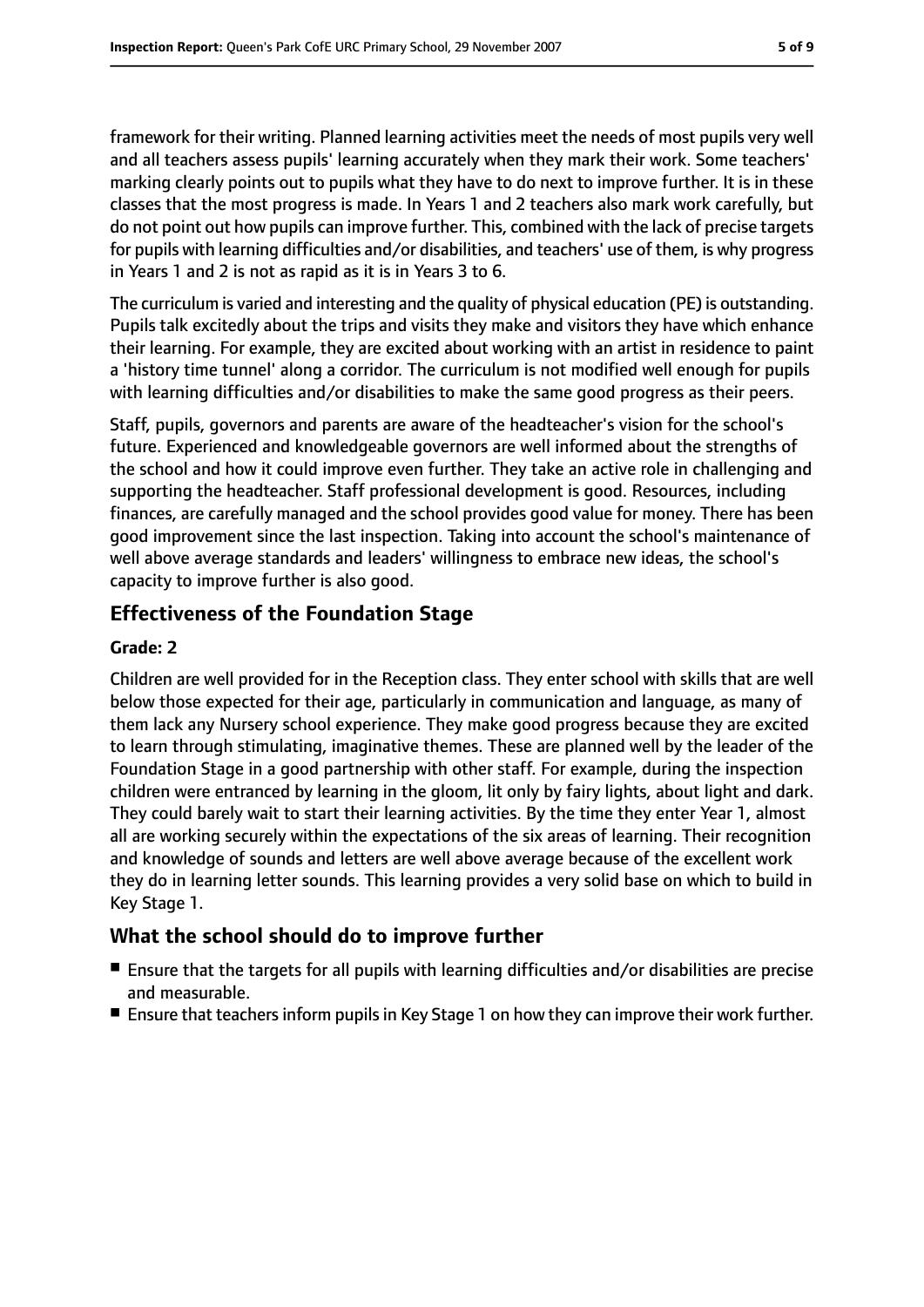**Any complaints about the inspection or the report should be made following the procedures set out in the guidance 'Complaints about school inspection', which is available from Ofsted's website: www.ofsted.gov.uk.**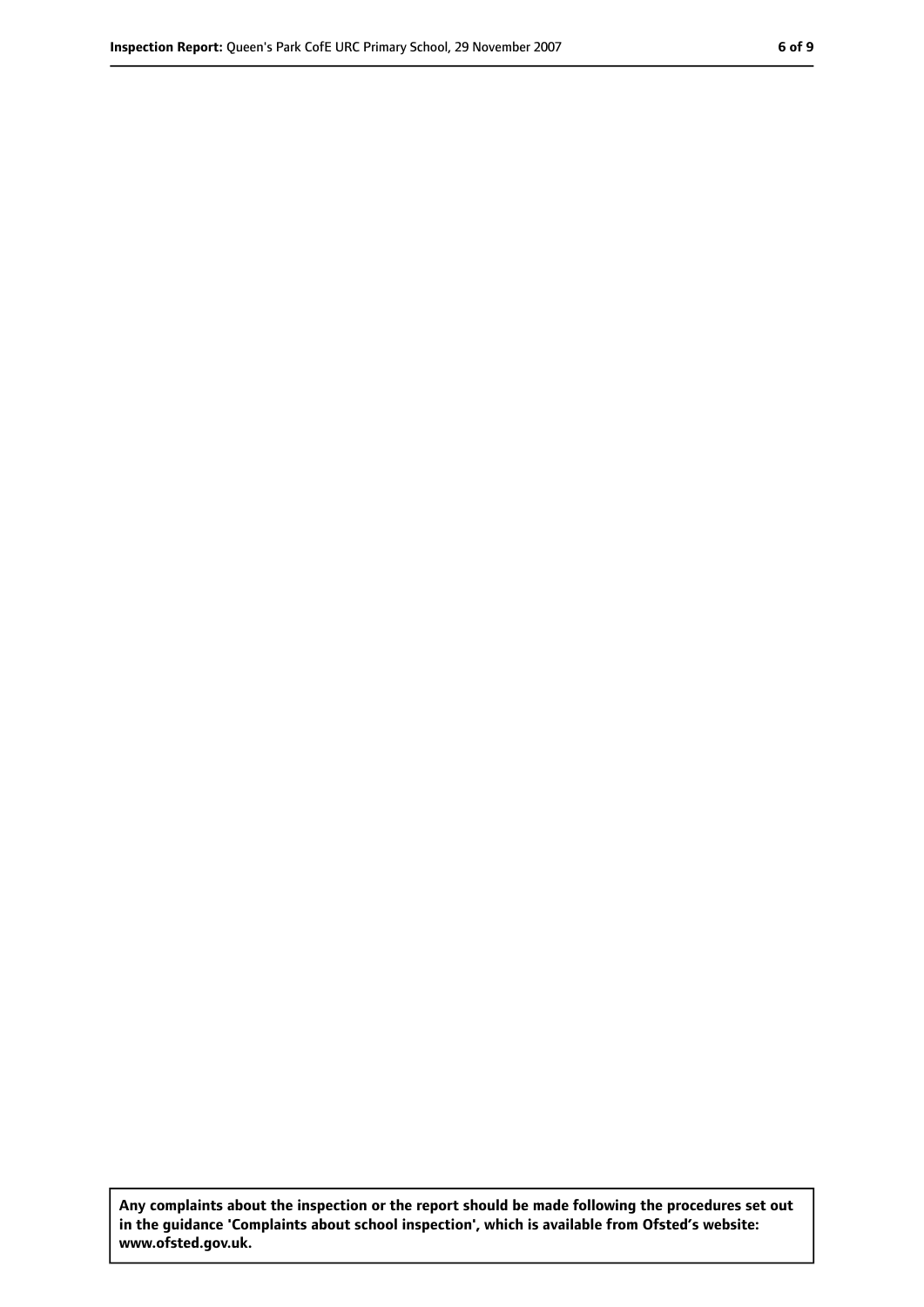## **Inspection judgements**

| $^{\backprime}$ Key to judgements: grade 1 is outstanding, grade 2 good, grade 3 satisfactory, and | <b>School</b>  |
|----------------------------------------------------------------------------------------------------|----------------|
| arade 4 inadeguate                                                                                 | <b>Overall</b> |

## **Overall effectiveness**

| How effective, efficient and inclusive is the provision of education, integrated<br>care and any extended services in meeting the needs of learners? |     |
|------------------------------------------------------------------------------------------------------------------------------------------------------|-----|
| Effective steps have been taken to promote improvement since the last<br>inspection                                                                  | Yes |
| How well does the school work in partnership with others to promote learners'<br>well-being?                                                         |     |
| The effectiveness of the Foundation Stage                                                                                                            |     |
| The capacity to make any necessary improvements                                                                                                      |     |

#### **Achievement and standards**

| How well do learners achieve?                                                                               |  |
|-------------------------------------------------------------------------------------------------------------|--|
| The standards <sup>1</sup> reached by learners                                                              |  |
| How well learners make progress, taking account of any significant variations between<br>groups of learners |  |
| How well learners with learning difficulties and disabilities make progress                                 |  |

#### **Personal development and well-being**

| How good is the overall personal development and well-being of the<br>learners?                                  |  |
|------------------------------------------------------------------------------------------------------------------|--|
| The extent of learners' spiritual, moral, social and cultural development                                        |  |
| The extent to which learners adopt healthy lifestyles                                                            |  |
| The extent to which learners adopt safe practices                                                                |  |
| How well learners enjoy their education                                                                          |  |
| The attendance of learners                                                                                       |  |
| The behaviour of learners                                                                                        |  |
| The extent to which learners make a positive contribution to the community                                       |  |
| How well learners develop workplace and other skills that will contribute to<br>their future economic well-being |  |

#### **The quality of provision**

| How effective are teaching and learning in meeting the full range of the<br>learners' needs?          |  |
|-------------------------------------------------------------------------------------------------------|--|
| How well do the curriculum and other activities meet the range of needs<br>and interests of learners? |  |
| How well are learners cared for, guided and supported?                                                |  |

#### **Annex A**

 $^1$  Grade 1 - Exceptionally and consistently high; Grade 2 - Generally above average with none significantly below average; Grade 3 - Broadly average to below average; Grade 4 - Exceptionally low.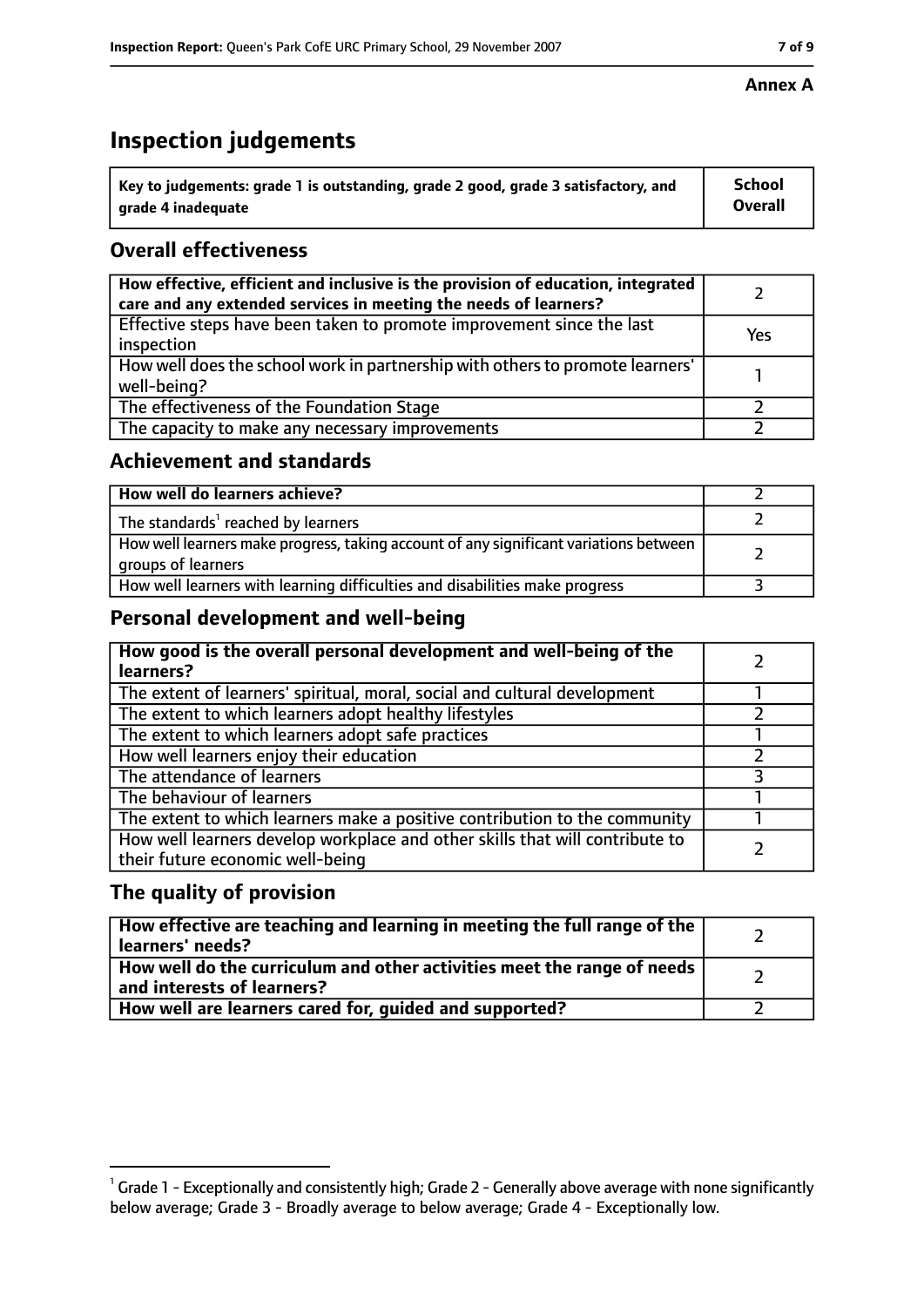# **Leadership and management**

| How effective are leadership and management in raising achievement              |     |
|---------------------------------------------------------------------------------|-----|
| and supporting all learners?                                                    |     |
| How effectively leaders and managers at all levels set clear direction leading  |     |
| to improvement and promote high quality of care and education                   |     |
| How effectively leaders and managers use challenging targets to raise standards |     |
| The effectiveness of the school's self-evaluation                               |     |
| How well equality of opportunity is promoted and discrimination tackled so      | 3   |
| that all learners achieve as well as they can                                   |     |
| How effectively and efficiently resources, including staff, are deployed to     | 7   |
| achieve value for money                                                         |     |
| The extent to which governors and other supervisory boards discharge their      |     |
| responsibilities                                                                |     |
| Do procedures for safequarding learners meet current government                 | Yes |
| requirements?                                                                   |     |
| Does this school require special measures?                                      | No  |
| Does this school require a notice to improve?                                   | No  |